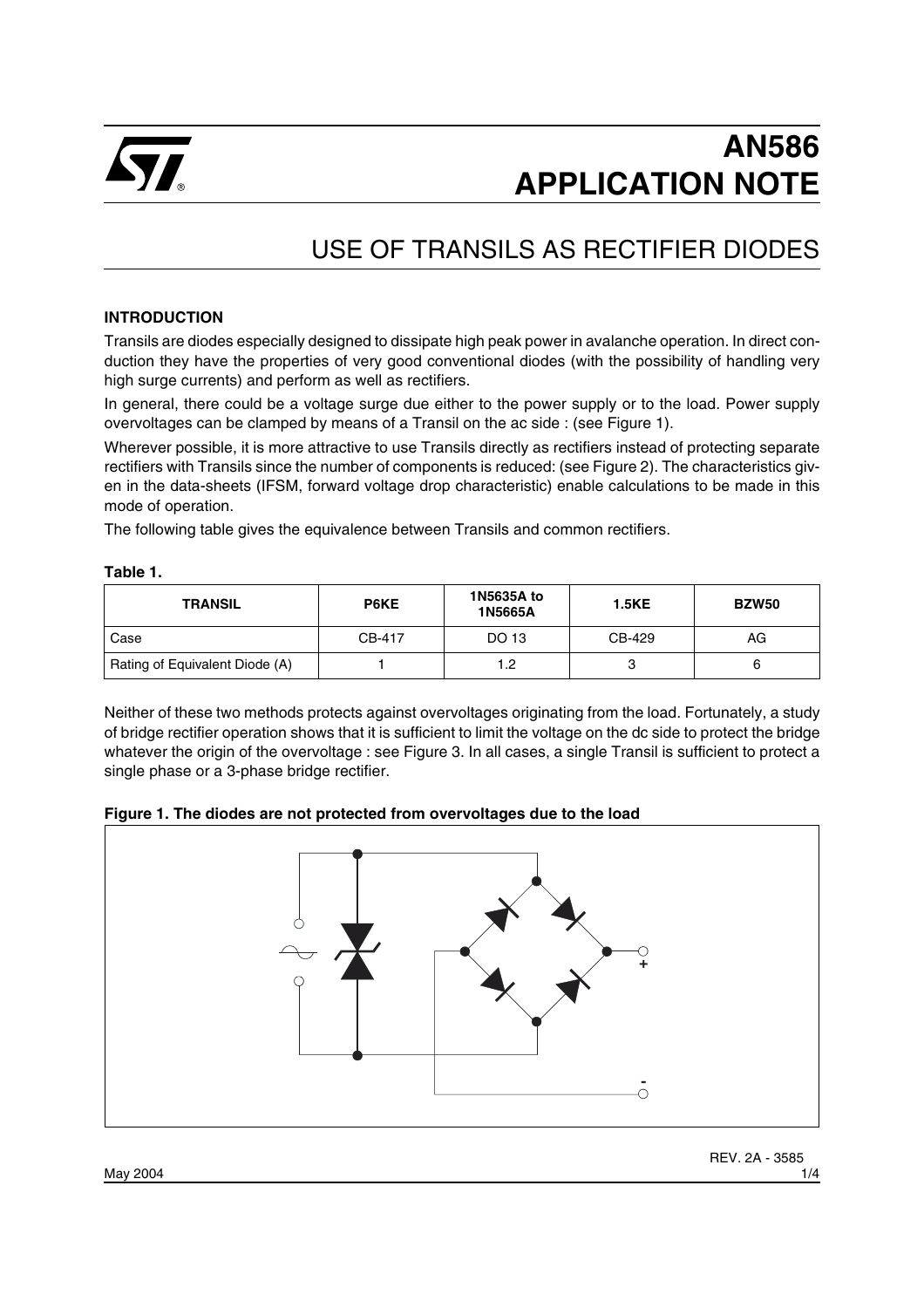#### **AN586**



**Figure 2. Mixed Solution which reduces the component count. The 2 Transils work as rectifiers**





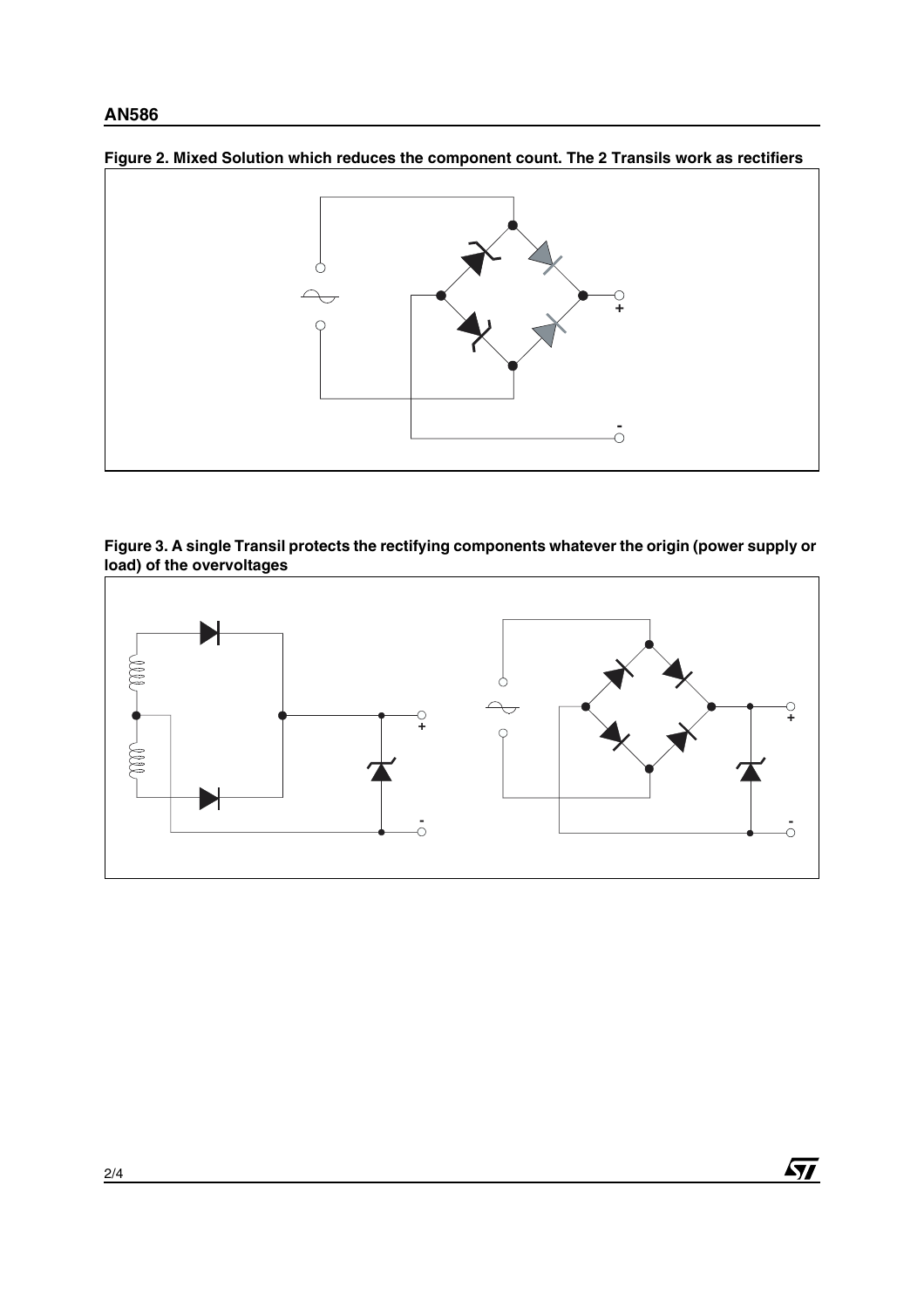#### **REVISION HISTORY**

### **Table 2. Revision History**

| Date       | <b>Revision</b> | <b>Description of Changes</b>         |
|------------|-----------------|---------------------------------------|
| March-1993 |                 | <b>First Issue</b>                    |
| 3-May-2004 |                 | Stylesheet update. No content change. |